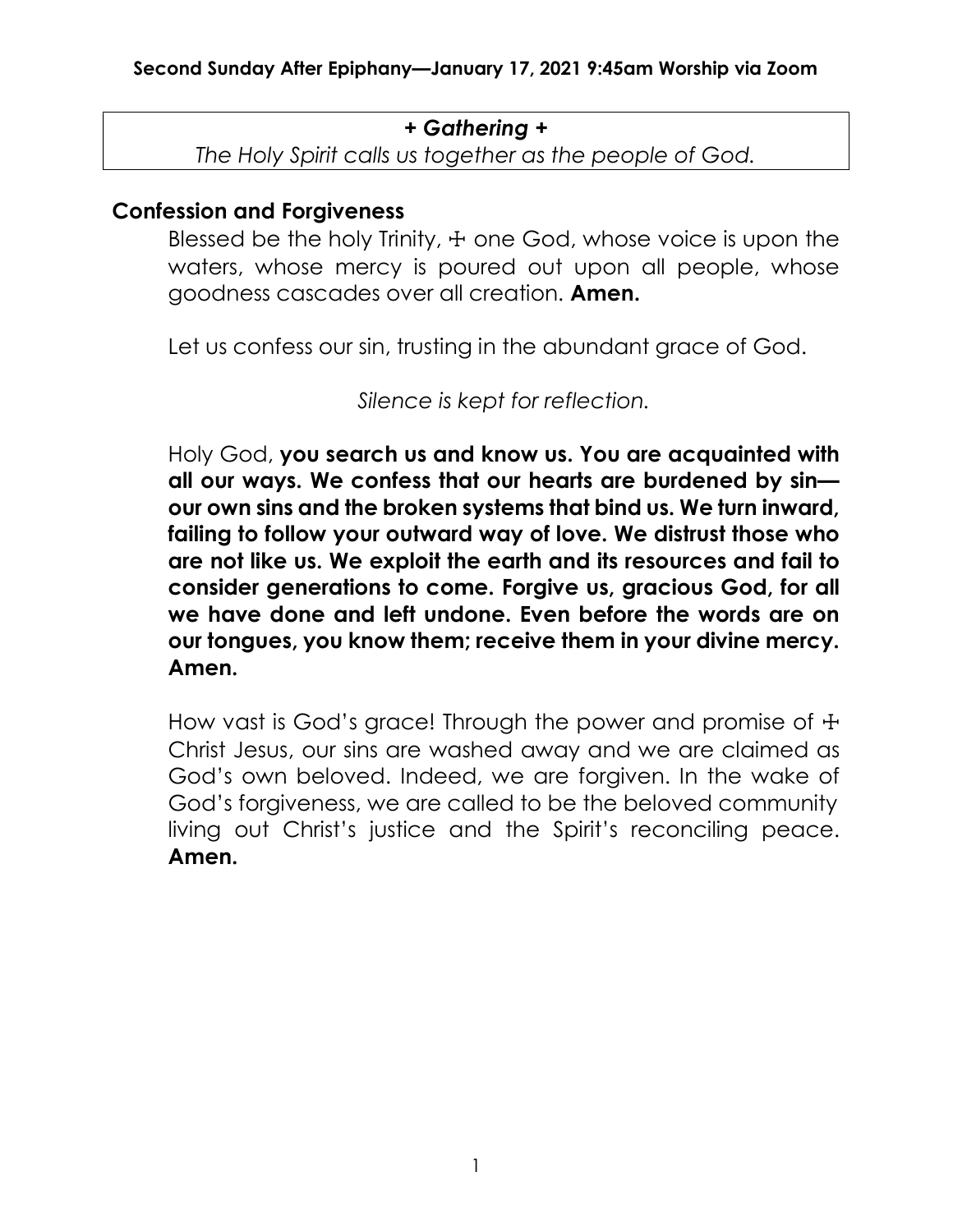Gathering Song **Blessed Be Your Name** 

Blessed be Your name In the land that is plentiful, Where your streams of abundance flow, Blessed be Your name

Blessed be Your name, When I'm found in the desert place. Though I walk through the wilderness, Blessed be Your name

Every blessing You pour out, I'll turn back to praise When the darkness closes in, Lord, Still I will say

**Refrain:** Blessed be the name of the Lord Blessed be Your name Blessed be the name of the Lord Blessed be Your glorious name

Blessed be Your name When the sun's shining down on me, When the world's 'all as it should be', Blessed be Your name

Blessed be Your name On the road marked with suffering, Though there's pain in the offering, Blessed be Your name

Every blessing You pour out I'll turn back to praise When the darkness closes in, Lord, Still I will say Refrain

You give and take away You give and take away My heart will choose to say Lord, Blessed be Your name You give and take away You give and take away My heart will choose to say Lord, Blessed be Your name Refrain twice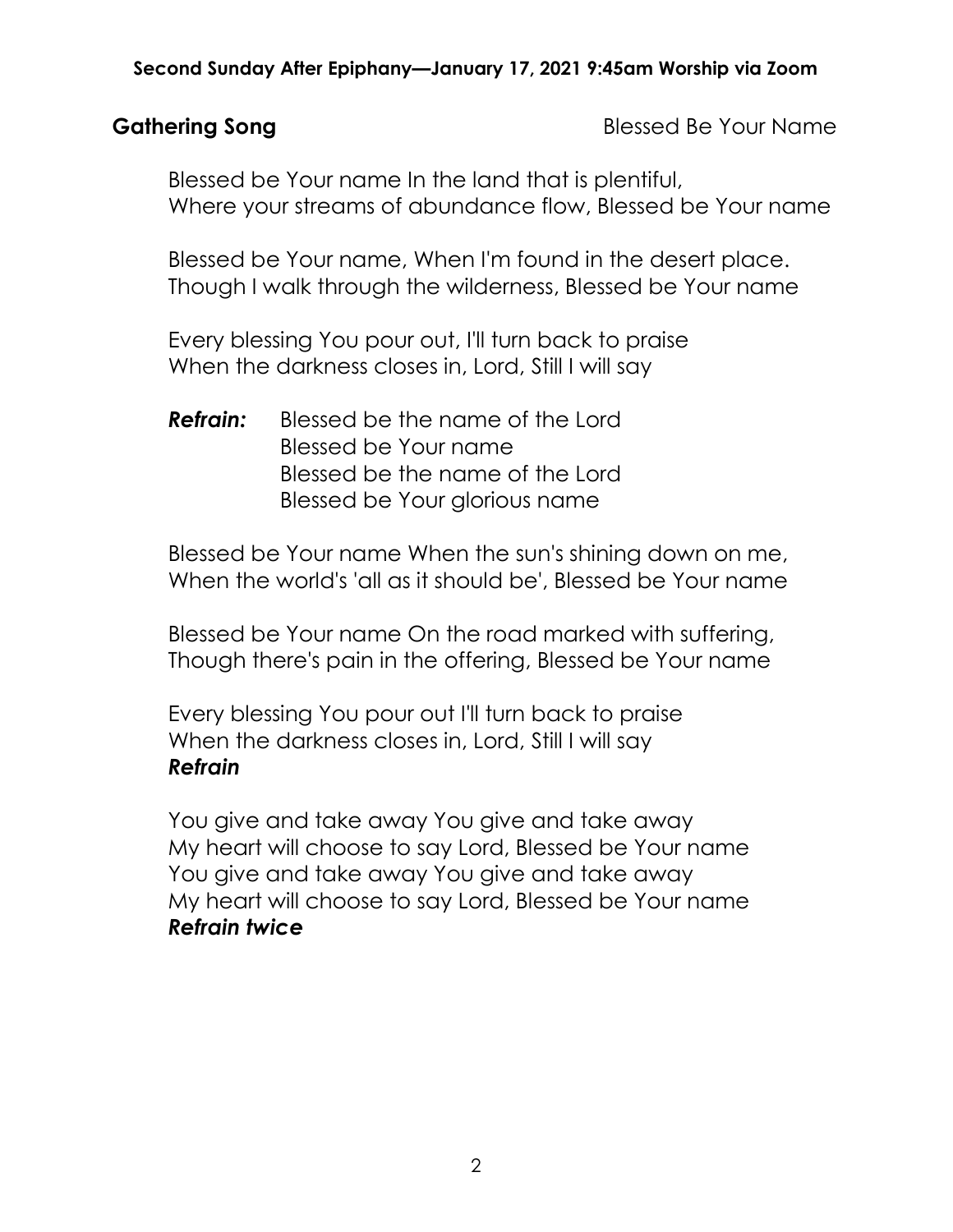# Greeting

The grace of our Lord Jesus Christ, the love of God, and the communion of the Holy Spirit be with you all. And also with you.

## **Prayer of the Day** ELW p.22

Thanks be to you, Lord Jesus Christ, most merciful redeemer, for the countless blessings and benefits you give. May we know you more clearly, love you more dearly, and follow you more nearly, day by day praising you, with the Father and the Holy Spirit, one God, now and forever. **Amen.** 

#### + Word +

God speaks to us in scripture reading, preaching, and song.

First Reading **1 Samuel 3:1-20** 

A reading from First Samuel.

<sup>1</sup>Now the boy Samuel was ministering to the LORD under Eli. The word of the LORD was rare in those days; visions were not widespread.

<sup>2</sup>At that time Eli, whose eyesight had begun to grow dim so that he could not see, was lying down in his room; 3the lamp of God had not yet gone out, and Samuel was lying down in the temple of the LORD, where the ark of God was. 4Then the LORD called, "Samuel! Samuel!" and he said, "Here I am!" 5and ran to Eli, and said, "Here I am, for you called me." But he said, "I did not call; lie down again." So he went and lay down. 6The LORD called again, "Samuel!" Samuel got up and went to Eli, and said, "Here I am, for you called me." But he said, "I did not call, my son; lie down again." 7Now Samuel did not yet know the LORD, and the word of the LORD had not yet been revealed to him. 8The LORD called Samuel again, a third time. And he got up and went to Eli, and said, "Here I am, for you called me." Then Eli perceived that the LORD was calling the boy. 9Therefore Eli said to Samuel, "Go, lie down; and if he calls you, you shall say, 'Speak, LORD, for your servant is listening.' " So Samuel went and lay down in his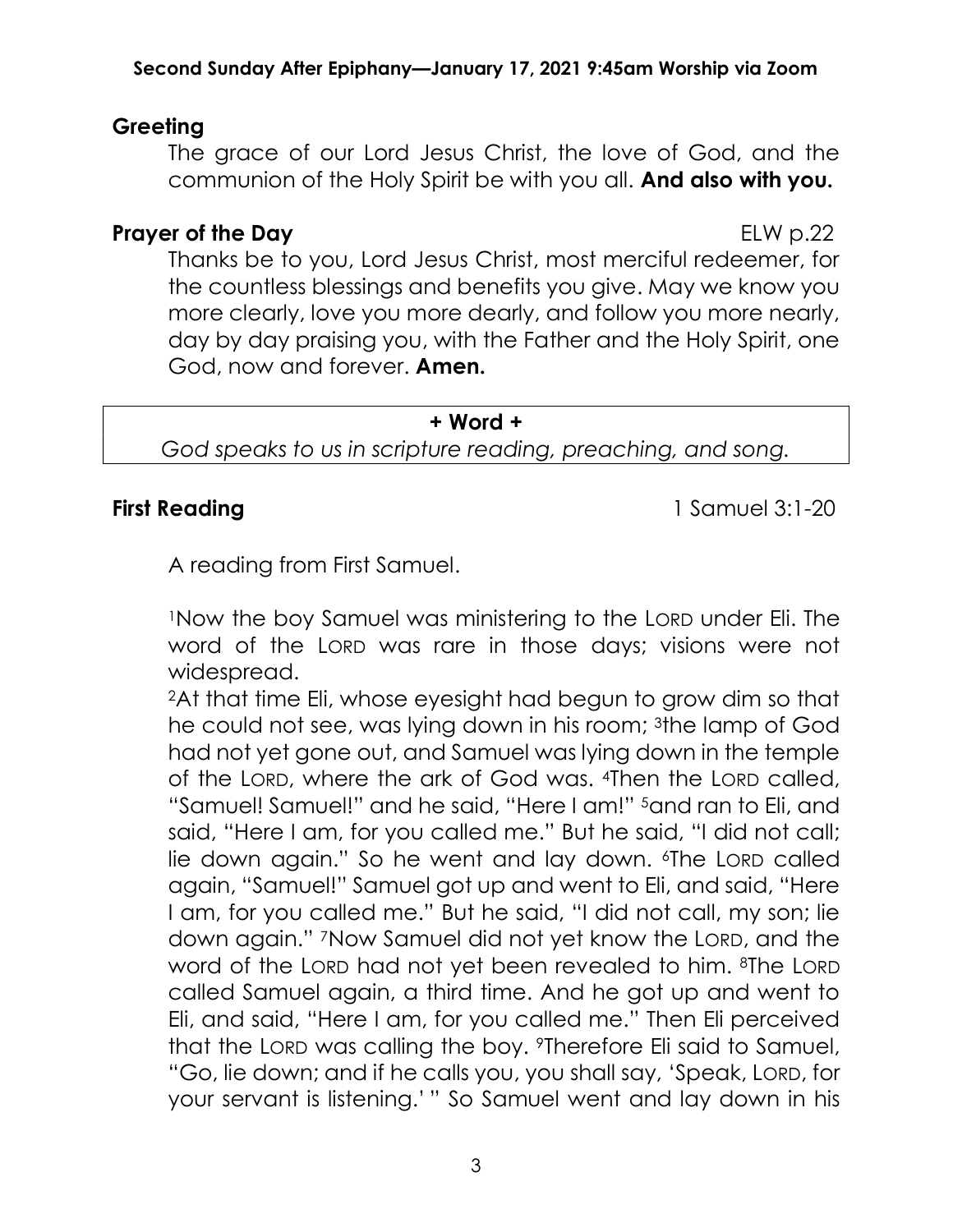place.

<sup>10</sup>Now the LORD came and stood there, calling as before, "Samuel! Samuel!" And Samuel said, "Speak, for your servant is listening." 11Then the LORD said to Samuel, "See, I am about to do something in Israel that will make both ears of anyone who hears of it tingle. 12On that day I will fulfill against Eli all that I have spoken concerning his house, from beginning to end. 13For I have told him that I am about to punish his house forever, for the iniquity that he knew, because his sons were blaspheming God, and he did not restrain them. 14Therefore I swear to the house of Eli that the iniquity of Eli's house shall not be expiated by sacrifice or offering forever."

<sup>15</sup>Samuel lay there until morning; then he opened the doors of the house of the LORD. Samuel was afraid to tell the vision to Eli. 16But Eli called Samuel and said, "Samuel, my son." He said, "Here I am." 17Eli said, "What was it that he told you? Do not hide it from me. May God do so to you and more also, if you hide anything from me of all that he told you." 18So Samuel told him everything and hid nothing from him. Then he said, "It is the LORD; let him do what seems good to him."

<sup>19</sup>As Samuel grew up, the LORD was with him and let none of his words fall to the ground. 20And all Israel from Dan to Beer-sheba knew that Samuel was a trustworthy prophet of the LORD.

The Word of the Lord. **Thanks be to God**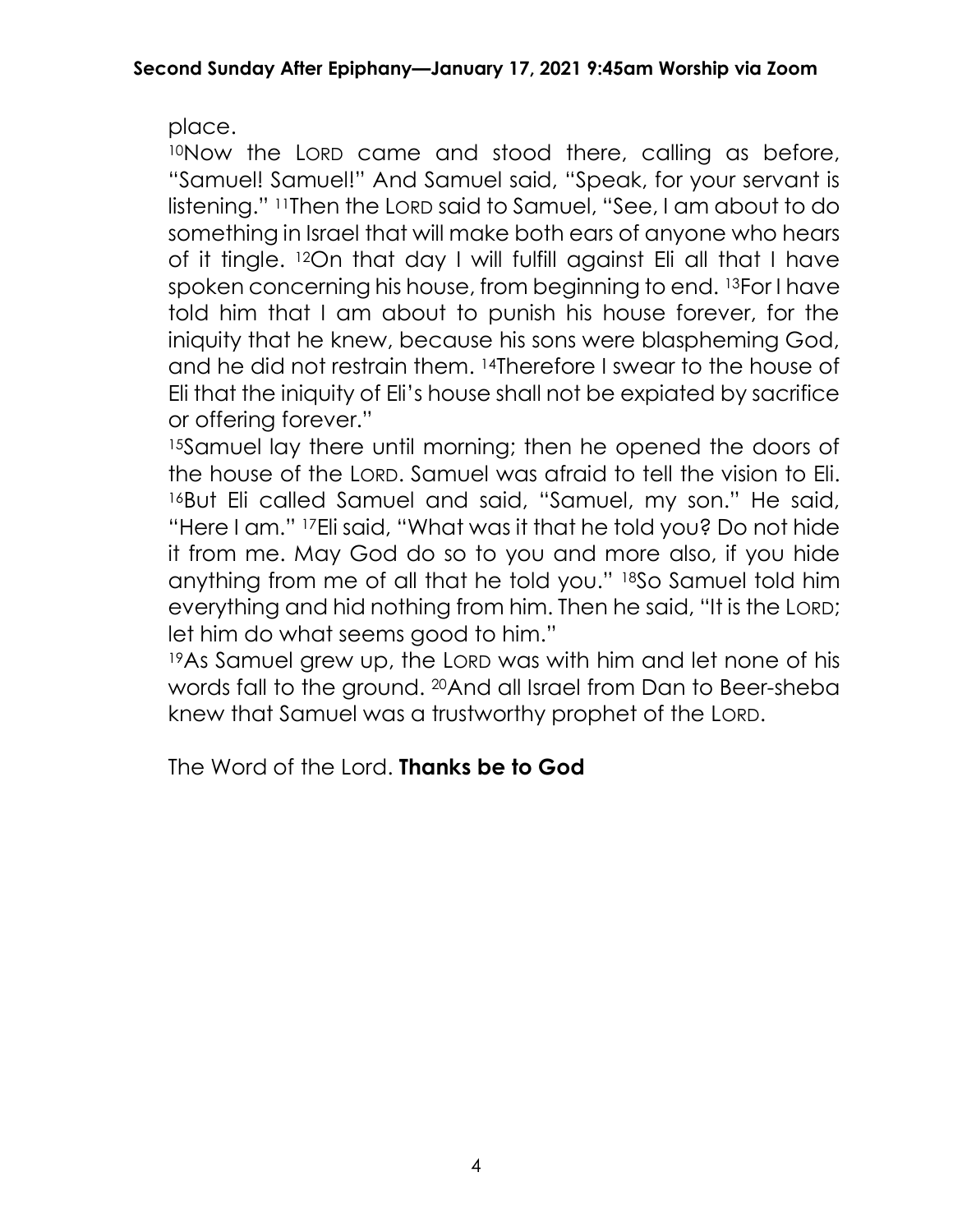# Psalm 139:1-6, 13-18

Let us recite together Psalm 139, verses 1-6 and 13-18, as translated in the Evangelical Lutheran Worship hymnal.

<sup>1</sup>LORD, you have searched me out; O LORD, you have known me. <sup>2</sup>You know my sitting down and my rising up; you discern my thoughts from afar. <sup>3</sup>You trace my journeys and my resting-places and are acquainted with all my ways. <sup>4</sup>Indeed, there is not a word on my lips, but you, O LORD, know it altogether. <sup>5</sup>You encompass me, behind and before, and lay your hand upon me. <sup>6</sup>Such knowledge is too wonderful for me; it is so high that I cannot attain to it. 13For you yourself created my inmost parts; you knit me together in my mother's womb. 14I will thank you because I am marvelously made; your works are wonderful, and I know it well. <sup>15</sup>My body was not hidden from you, while I was being made in secret and woven in the depths of the earth.

16Your eyes beheld my limbs, yet unfinished in the womb; all of them were written in your book;

my days were fashioned before they came to be.

17How deep I find your thoughts, O God!

How great is the sum of them!

18If I were to count them, they would be more in number than the sand;

to count them all, my life span would need to be like yours.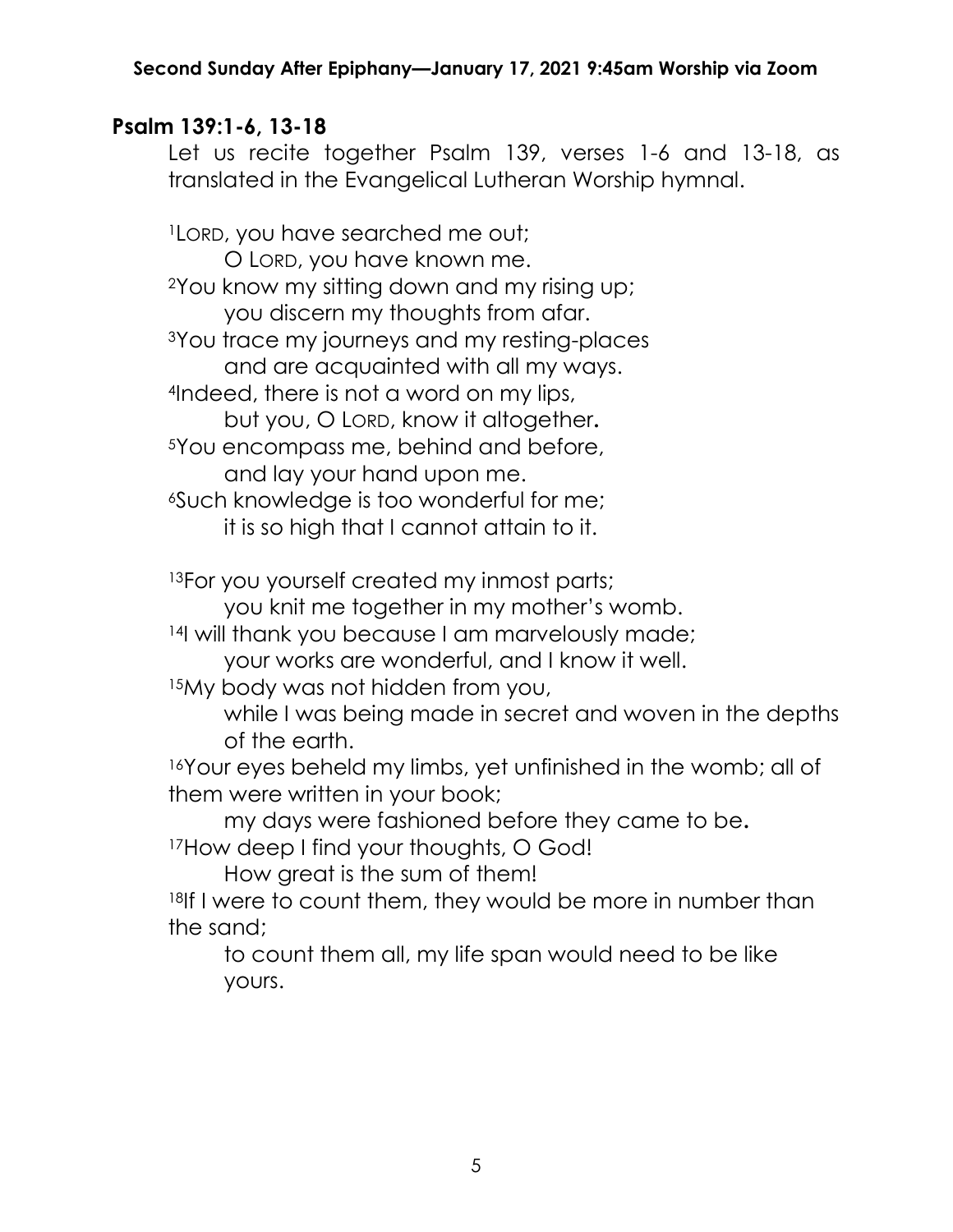Second Reading 1 Corinthians 6:12-20

A reading from First Corinthians.

12"All things are lawful for me," but not all things are beneficial. "All things are lawful for me," but I will not be dominated by anything. 13"Food is meant for the stomach and the stomach for food," and God will destroy both one and the other. The body is meant not for fornication but for the Lord, and the Lord for the body. 14And God raised the Lord and will also raise us by his power. 15Do you not know that your bodies are members of Christ? Should I therefore take the members of Christ and make them members of a prostitute? Never! 16Do you not know that whoever is united to a prostitute becomes one body with her? For it is said, "The two shall be one flesh." 17But anyone united to the Lord becomes one spirit with him. 18Shun fornication! Every sin that a person commits is outside the body; but the fornicator sins against the body itself. 19Or do you not know that your body is a temple of the Holy Spirit within you, which you have from God, and that you are not your own? 20For you were bought with a price; therefore glorify God in your body.

Word of God, word of life. **Thanks be to God.** 

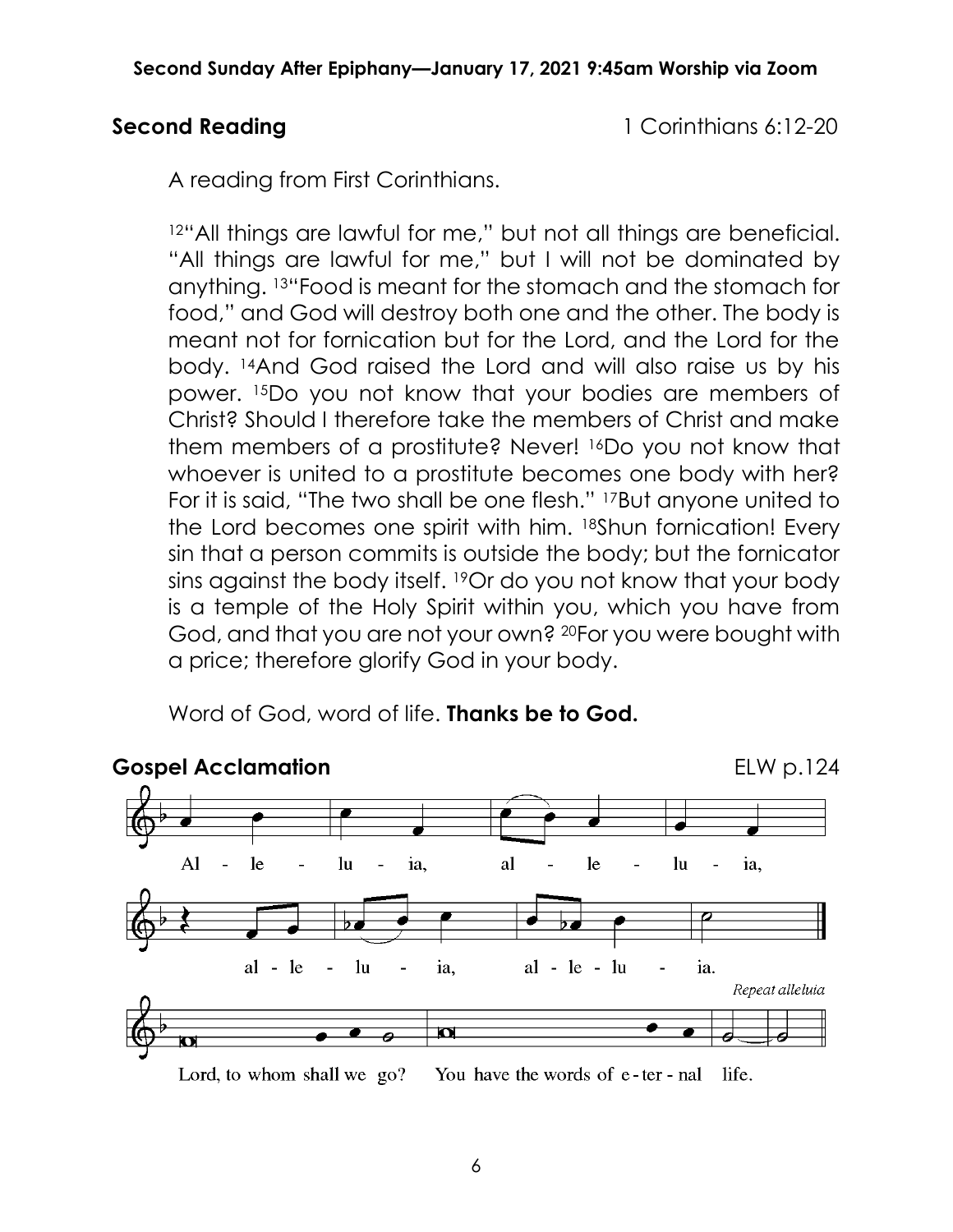## Gospel Reading and Table 1:43-51

The holy gospel according to John. Glory to you, O Lord.

<sup>43</sup>The next day Jesus decided to go to Galilee. He found Philip and said to him, "Follow me." 44Now Philip was from Bethsaida, the city of Andrew and Peter. 45Philip found Nathanael and said to him, "We have found him about whom Moses in the law and also the prophets wrote, Jesus son of Joseph from Nazareth." <sup>46</sup>Nathanael said to him, "Can anything good come out of Nazareth?" Philip said to him, "Come and see." 47When Jesus saw Nathanael coming toward him, he said of him, "Here is truly an Israelite in whom there is no deceit!" 48Nathanael asked him, "Where did you get to know me?" Jesus answered, "I saw you under the fig tree before Philip called you." 49Nathanael replied, "Rabbi, you are the Son of God! You are the King of Israel!" <sup>50</sup>Jesus answered, "Do you believe because I told you that I saw you under the fig tree? You will see greater things than these." <sup>51</sup>And he said to him, "Very truly, I tell you, you will see heaven opened and the angels of God ascending and descending upon the Son of Man."

The gospel of the Lord. Praise to you, O Christ.

Sermon The Rev. Leslie D. Weber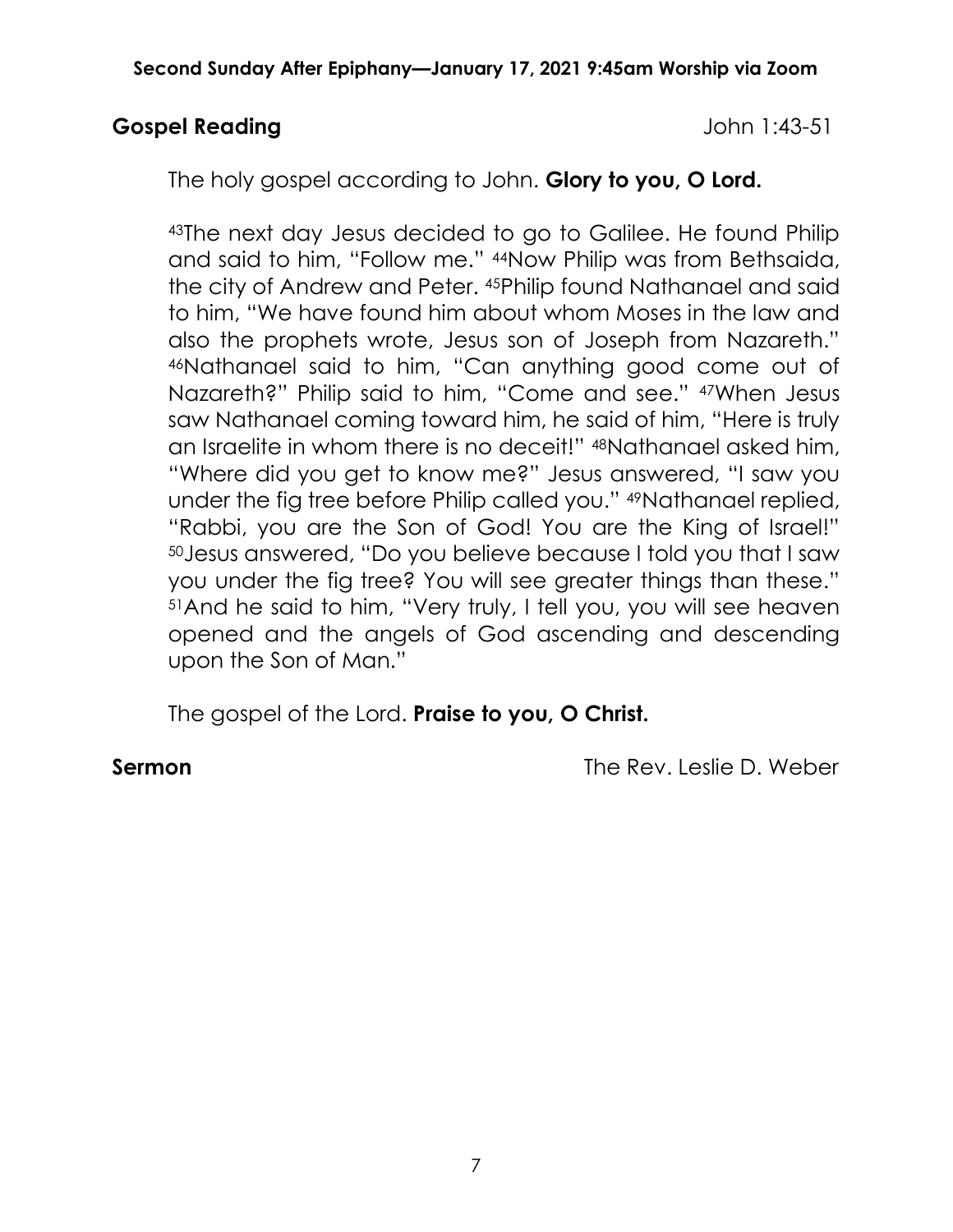Song of the Day **The Potter's Hands** 

Beautiful Lord, wonderful Savior, I know for sure all of my days are held in your hand crafted into your perfect plan.

You gently call me into your presence, guiding me by your Holy Spirit.

Teach me, dear Lord, to live all of my life through Your eyes.

I'm captured by Your holy calling. Set me apart; I know you're drawing me to yourself. Lead me Lord, I pray. Take me, mold me, use me, fill me. I give my life to the Potter's hand. Call me, guide me, lead me, walk beside me.

I give my life to the Potter's hand.

Beautiful Lord, wonderful Savior, I know for sure all of my days are held in your hand crafted into your perfect plan.

You gently call me into your presence, guiding me by your Holy Spirit.

Teach me, dear Lord, to live all of my life through Your eyes.

I'm captured by Your holy calling.

Set me apart; I know you're drawing me to yourself.

Lead me Lord, I pray.

Take me, mold me, use me, fill me.

I give my life to the Potter's hand.

Call me, guide me, lead me, walk beside me.

I give my life to the Potter's hand.

Take me, mold me, use me, fill me.

I give my life to the Potter's hand.

Call me, guide me, lead me, walk beside me.

I give my life to the Potter's hand.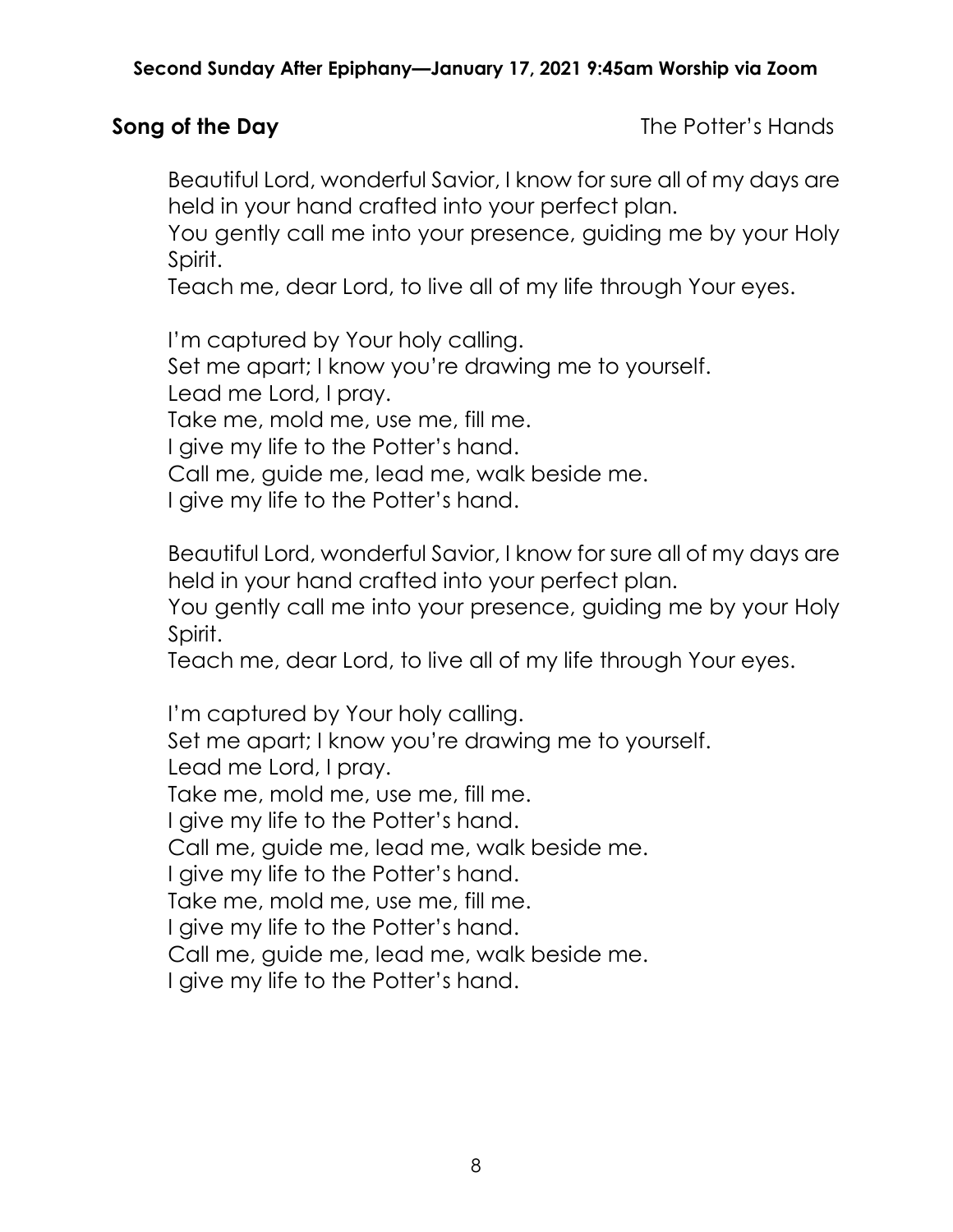## Apostles' Creed ELW p.127

With the whole church, let us confess our faith with the words of the Apostles' Creed:

I believe in God, the Father almighty, creator of heaven and earth. I believe in Jesus Christ, God's only Son, our Lord, who was conceived by the Holy Spirit, born of the virgin Mary, suffered under Pontius Pilate, was crucified, died, and was buried; he descended to the dead. On the third day he rose again; he ascended into heaven, he is seated at the right hand of the Father, and he will come to judge the living and the dead. I believe in the Holy Spirit, the holy catholic church, the communion of saints, the forgiveness of sins, the resurrection of the body, and the life everlasting. Amen.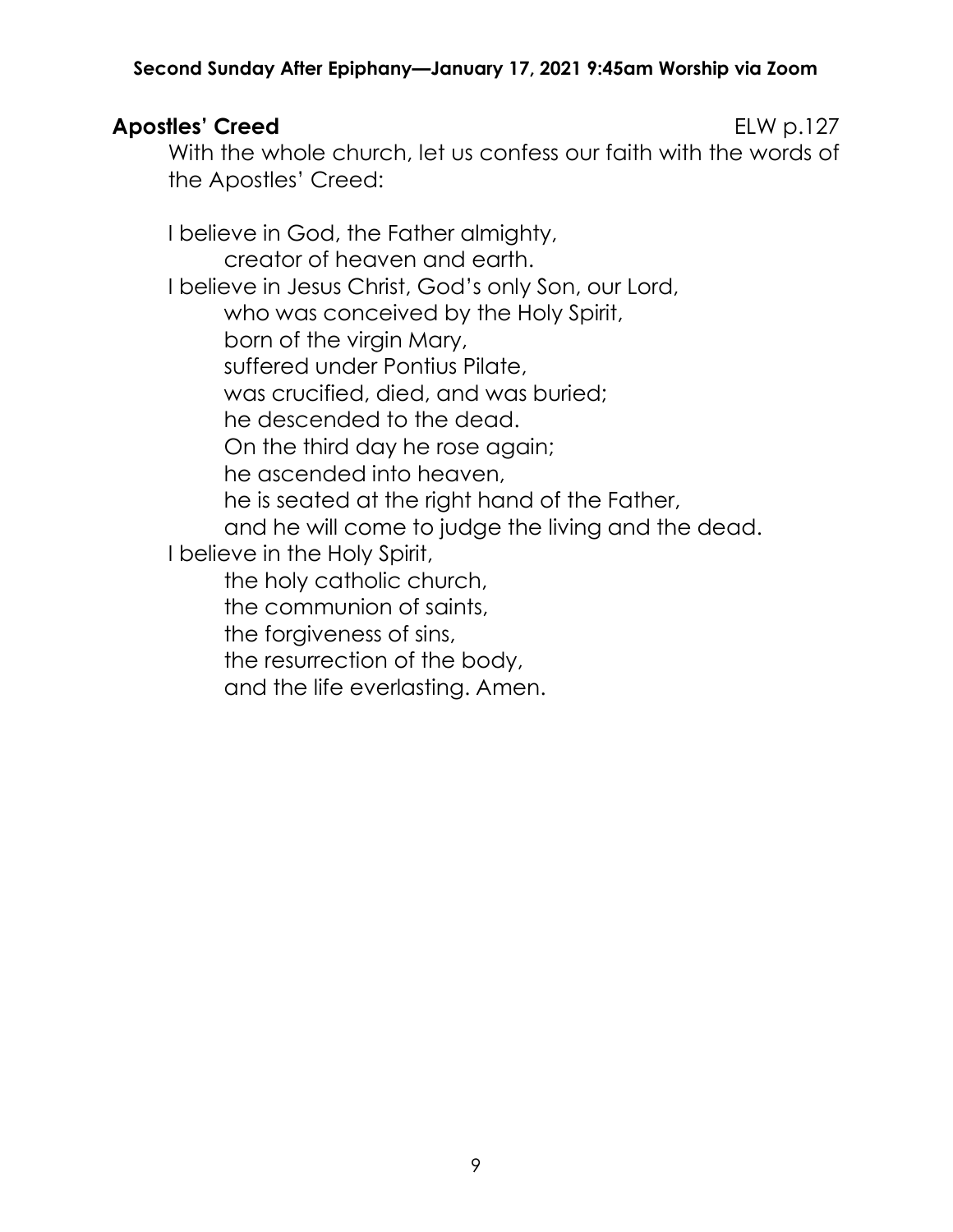# Prayers of Intercession

Guided by Christ made known to the nations, let us offer our prayers for the church, the world, and all people in need. A brief silence.

For the body of Christ gathered throughout the world and for all servants of the gospel, that following Jesus, the church lives out its calling every day, let us pray. Have mercy, O God.

For the well-being of creation, for plants and animals, and for all that God has marvelously made, that we serve as wise stewards of Earth, our home, let us pray. Have mercy, O God.

For police officers and firefighters, for attorneys and paralegals, for peacekeepers and military personnel, and for the leaders of governments, that they provide protection to all people, especially the most vulnerable, let us pray. Have mercy, O God.

For those lacking food or shelter, for those who are sick or grieving, and for those who are imprisoned or homebound, especially those listed on our prayer list and those we name now aloud or silently (pause for names) that God console all who suffer, let us pray. Have mercy, O God.

In thanksgiving for the saints who have gone before us, that their lives give us a vision of the gospel in action, let us pray. Have mercy, O God.

Merciful God, hear the prayers of your people, spoken or silent, for the sake of the one who dwells among us, your Son, Jesus Christ our Savior. Amen.

## Peace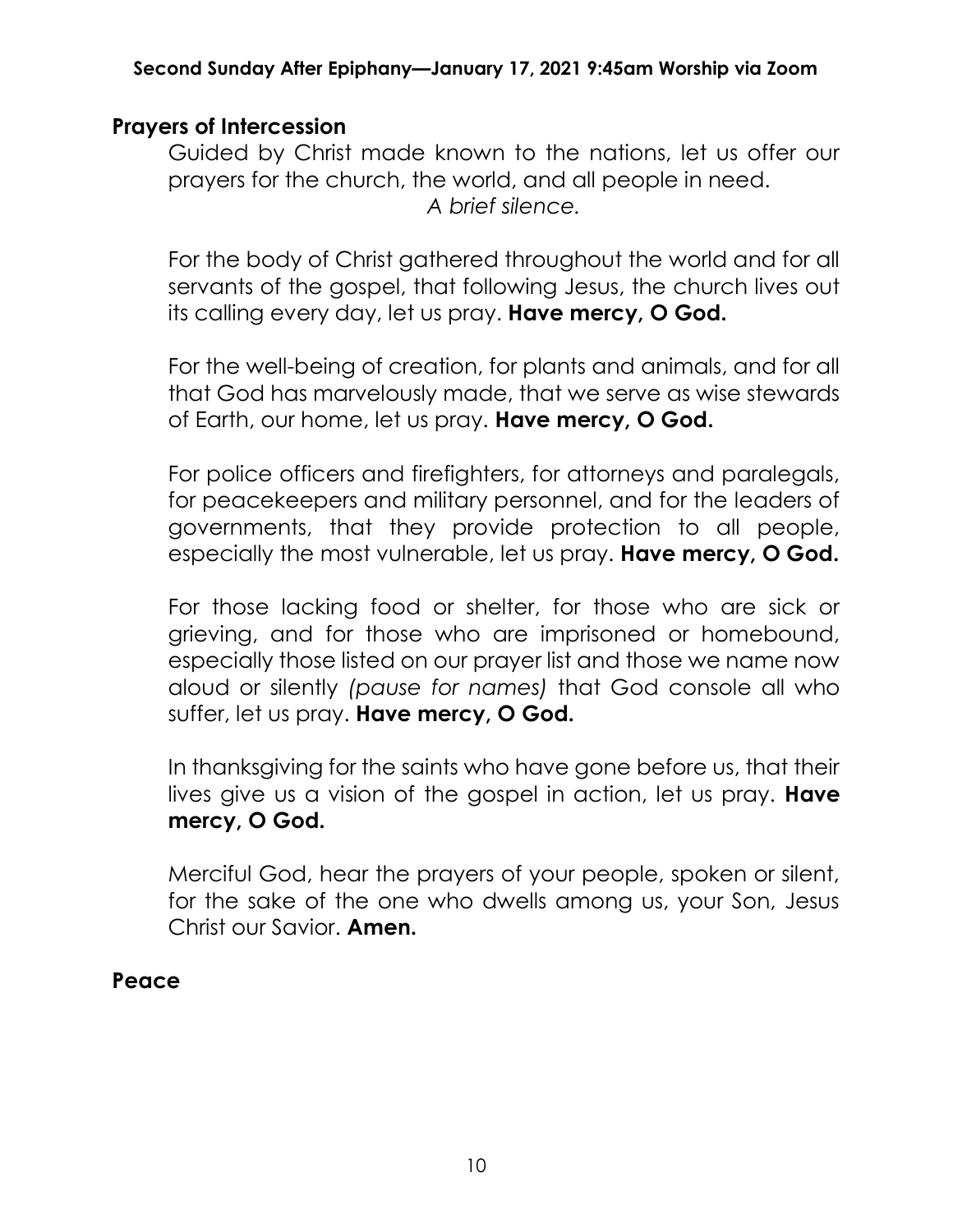#### +Meal+

God feeds us with the presence of Jesus Christ.

## **Offering**

Thank you for supporting the mission of the church as you are able. Electronic donations can be made at

https://tithe.ly/give\_new/www/#/tithely/give-one-time/475611.

Checks can be also be sent to church: 521 Providence Rd, Chesapeake, VA 23325

# Offering Prayer

O God, receive these gifts as you receive us: like a mother receives her child, with arms open wide. Nourish us anew in your tender care, and empower us in faithful service to tend to others with this same love, through Jesus Christ, our saving grace. Amen.

## Great Thanksgiving

The Lord be with you. And also with you. Lift up your hearts. We lift them to the Lord. Let us give thanks to the Lord our God. It is right to give our thanks and praise.

Holy God, Creator of all and Source of life, at the birth of time your word brought light into the world.

In the fullness of time, you sent your Word, born of Mary, to shine in our darkness and to make us your daughters and sons.

In the night in which he was betrayed, our Lord Jesus took bread, and gave thanks; broke it, and gave it to his disciples, saying: Take and eat; this is my body, given for you. Do this for the remembrance of me.

Again, after supper, he took the cup, gave thanks, and gave it for all to drink, saying: This cup is the new covenant in my blood, shed for you and for all people for the forgiveness of sin. Do this for the remembrance of me.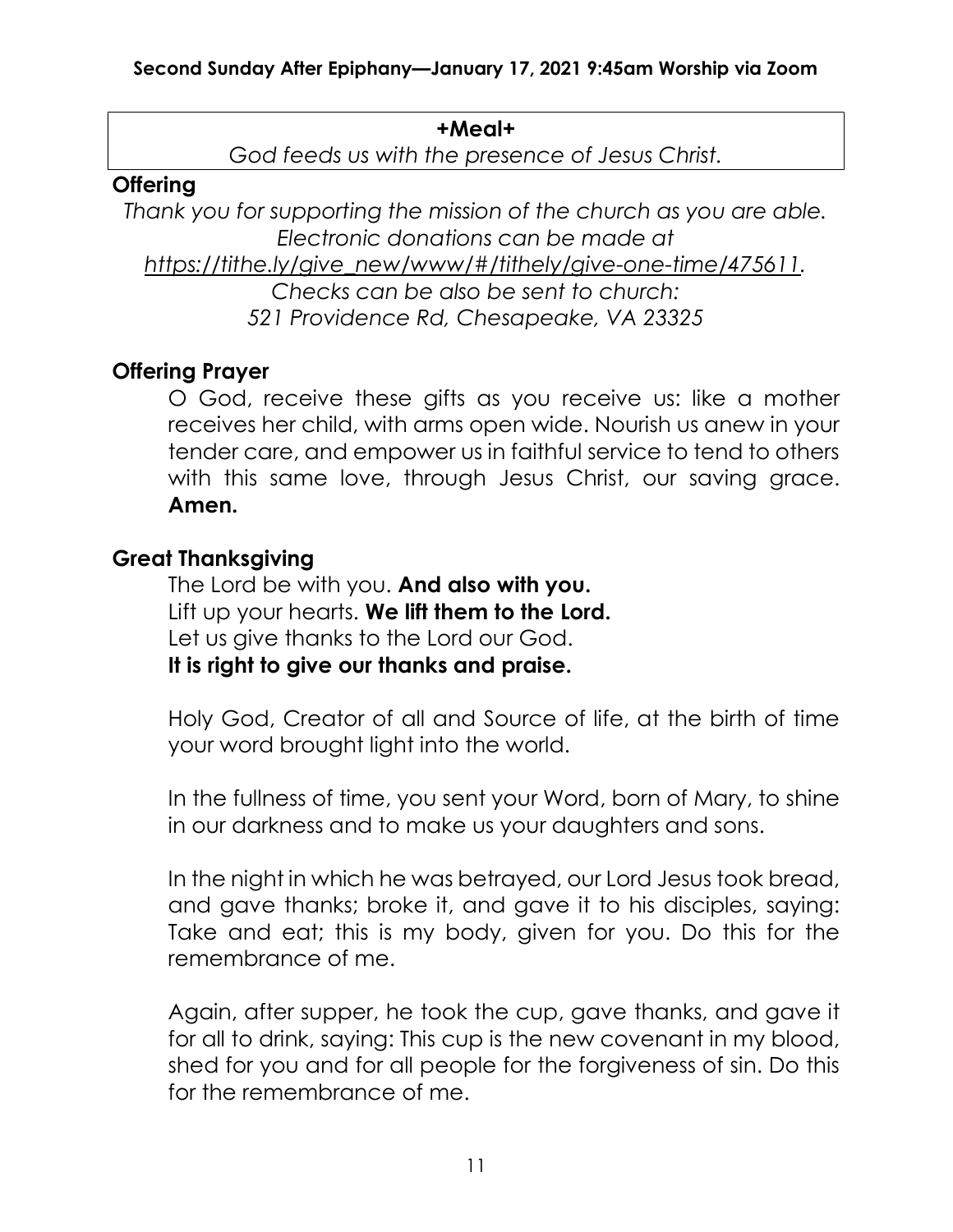Remembering, therefore, his birth and life among us, his death and resurrection, we await his coming again when all things will be restored in him.

By your Spirit bless us and this bread and cup, that, held and nourished by you, we may live as your children, shining with the light of your Son.

Through him all glory and honor is yours, Almighty Father, with the Holy Spirit, in your holy Church, both now and forever. **Amen.** 

# Lord's Prayer

Gathered into one by the Holy Spirit, let us pray as Jesus taught us.

Our Father in heaven,

hallowed be your name,

your kingdom come,

your will be done, on earth as in heaven.

Give us today our daily bread.

Forgive us our sins

as we forgive those who sin against us.

Save us from the time of trial

and deliver us from evil.

For the kingdom, the power,

and the glory are yours,

now and forever. Amen.

# **Communion**

Beloved: here is bread; here is wine. Here is Jesus. Come and be fed.

Where possible, commune one another saying "the body of Christ, given for you" and "the blood of Christ, shed for you."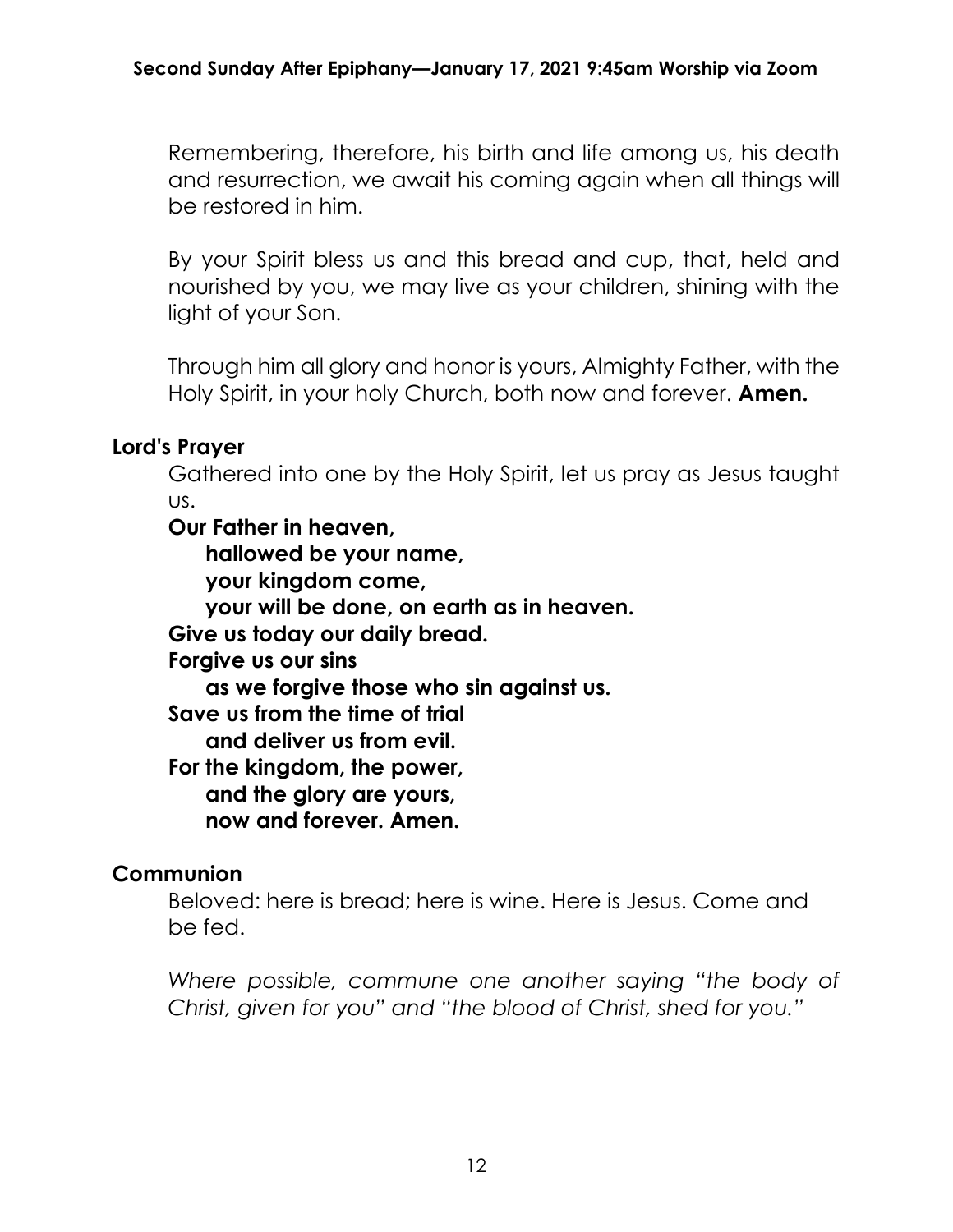## Post Communion Prayer

Christ Jesus, at this table we have feasted on your very life and are strengthened for our journey. Send us forth from this banquet nourished in body and in spirit to proclaim your good news and serve others in your name. **Amen.** 

+Sending+ God blesses us and sends us in mission to the world.

### Blessing

God the creator strengthen you; Jesus the beloved fill you; and the Holy Spirit the comforter  $+$  keep you in peace.

Amen.

# Announcements

### Sending Song **ELW #676**





continued on next page